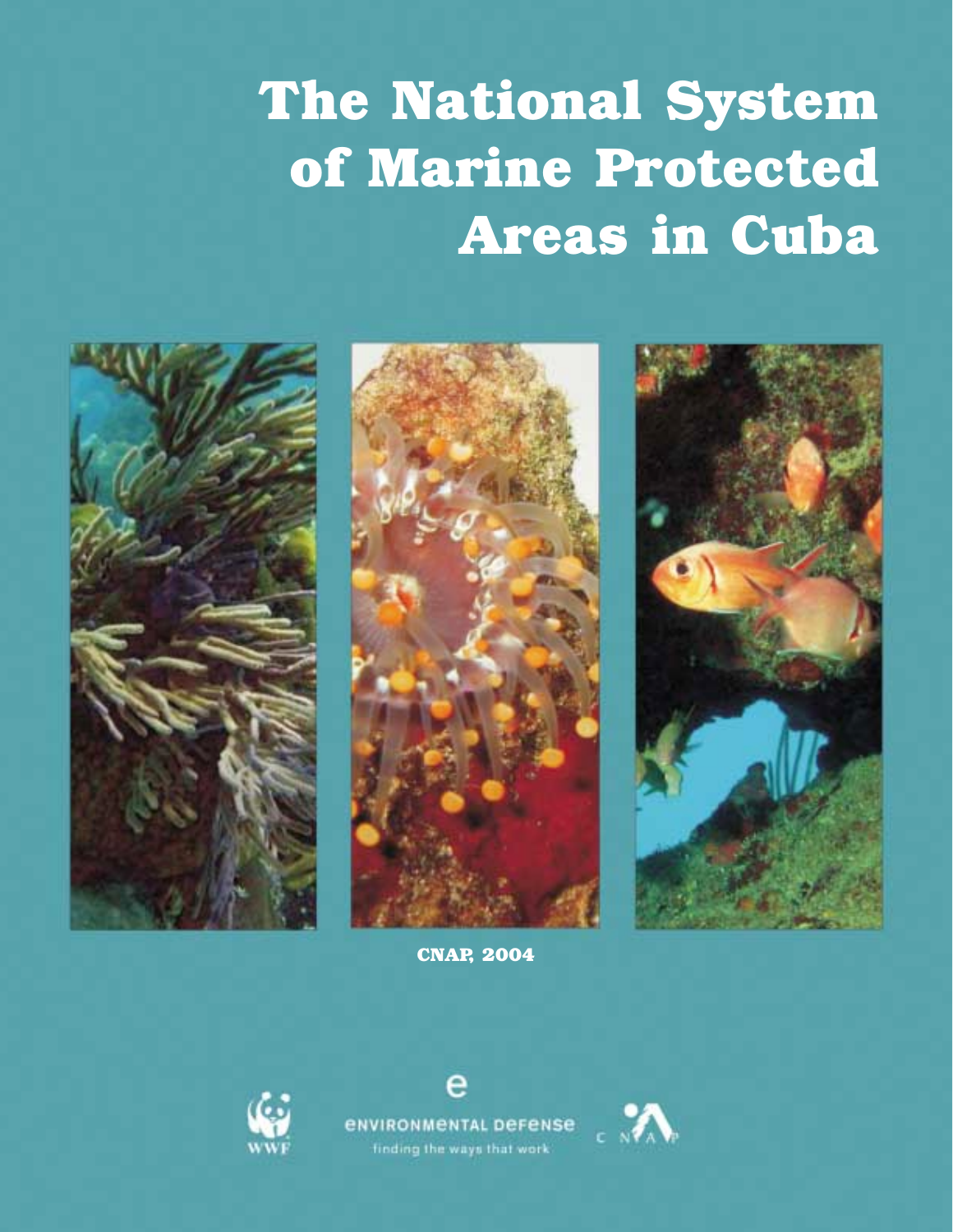<sup>1</sup> National Center for Protected Areas, CNAP, Calle 18 a No 4114 e / 41 y 47, Playa, C. Habana, Cuba. Tel. 537 2027970, Fax. 537 2040798 Email: cnap@ama.cu

2 University of the West Indies Centre for Environment & Development, 13 Gibraltar Camp Way, Mona Campus, Kingston 7, Jamaica, W.I.

<sup>3</sup> WWF Canada, Cuba Field Office, Cooperation Cuba, Museo Natural, Plaza de Armas, Habana Vieja, C. Habana, Cuba.

4 Environmental Defense, 14630 SW 144 Terr, Miami, FL 33186. www.environmentaldefense.org/cuba

Design/Editing: Aylem Hernández Susana Aguilar

Photography: Rafael Mesa (National Aquarium) Noel Lopez (Azulmar) Photographic Archives of the National Center for Protected Areas.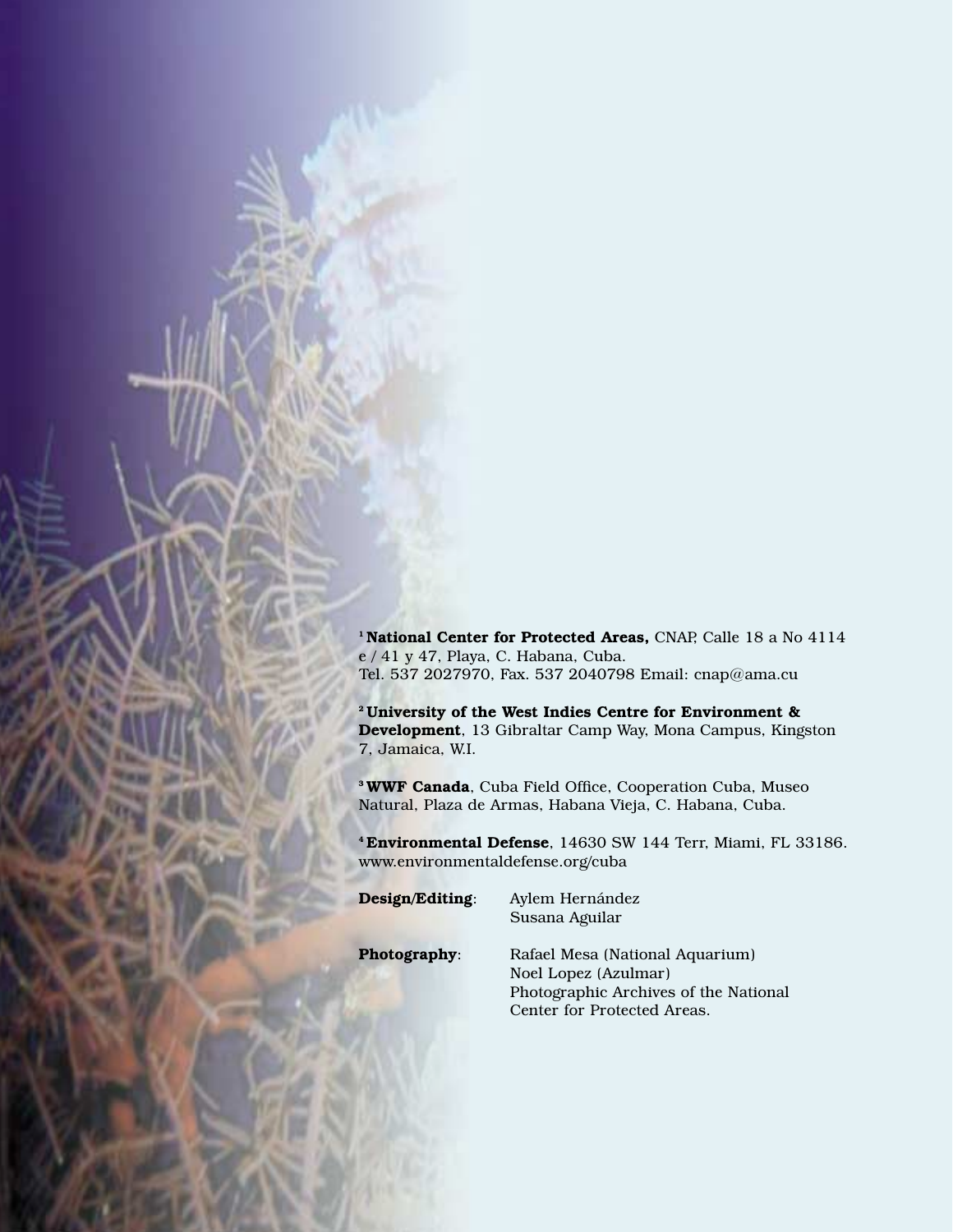# **The National System of Marine Protected Areas in Cuba**

**Authors: Reinaldo Estrada Estrada1** Aylem Hernández Avila<sup>1</sup> **José Luis Gerhartz Muro<sup>1,2</sup> Augusto Martínez Zorrilla1 Marvel Melero Leon1 Michel Bliemsrieder Izquierdo3 Kenyon C. Lindeman4**





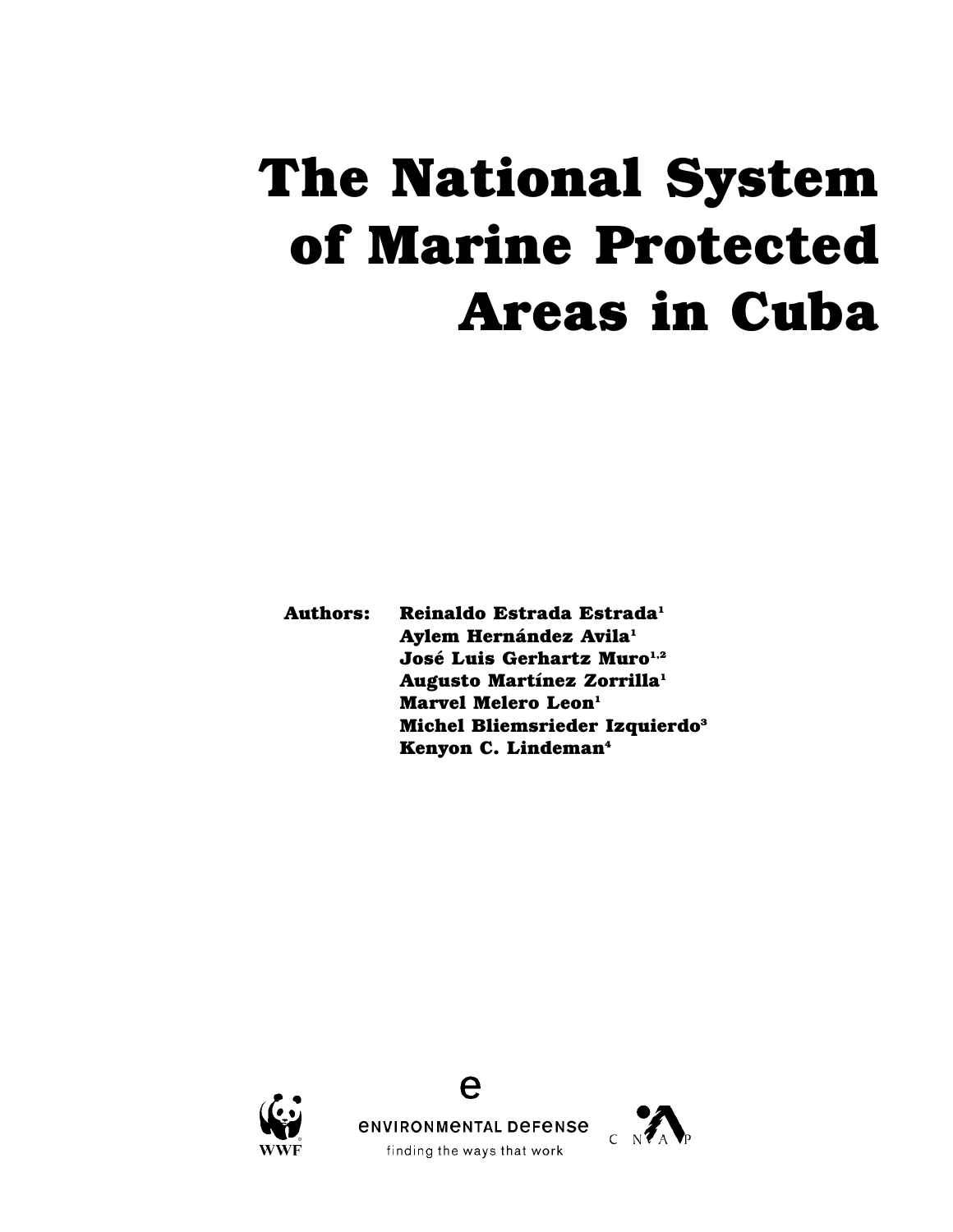#### **1. Introduction**

The coastal and marine protected areas of Cuba constitute a subsystem within the National System of Protected Areas. The Cuban Subsystem of Marine Protected Areas (SAMP, Subsistema de Áreas Marinas Protegidas) has developed in relatively different manners compared to terrestrial areas, especially in terms of implementation. These differences derive from less relative understanding of marine systems; a deeply-rooted, traditional emphasis on terrestrial areas in Cuba; and the high cost of marine protected area management which, at a minimum, requires vessels, communications equipment, and specialized personnel.

In Cuba, marine protected areas (MPAs) are those protected areas that have a marine or coastal component; this includes coastal wetlands, the submerged coastal zone (mean high water line to a depth of 200 m), and offshore keys. Emergent portions of the SAMP are important but not highly emphasized in the present summary.

#### **2. Evolution of the Cuban Subsystem of Marine Protected Areas**

The first proposals for a National System of Protected Areas (SNAP, Sistema Nacional de Áreas Protegidas) date from 1968 and 1973. These were developed by Kenton Miller, FAO consultant at that time (Miller, 1984), and by the Botanical Institute and the Flora and Fauna Commission of the Cuban Academy of Sciences (e.g., work by Onaney MuĖiz, Enrique del Risco, and others). Both of the original proposals had almost a complete terrestrial focus, although mangroves, lagoons, and some other coastal ecosystems were included.

During the First National Protected Areas Workshop, held in 1989, a SNAP proposal was developed in a multiorganizational manner for the first time among experts from various national and provincial institutions. Initial discussions of marine areas occurred at this meeting, however, terrestrial and coastal components dominated the proposals. In the Second National Protected Areas Workshop, held in 1995, a total of 535 proposed areas were analyzed and marine components were explicitly recognized as a subdivision of the SNAP. Many of the areas in the current SAMP originally date from this period.

At this stage, considerable information was also provided on marine areas from work at the Institute of Oceanology (IDO), including a proposal to close certain areas to fishing to ensure sustainable management of Cuban shelf resources (IDO, 1995). This work discussed principals and benefits of fishery reserves and explicitly proposed 18 of them. Of these, 15 areas that achieve protection or conservation objectives for marine species or ecosystems have been incorporated into the SAMP.

At the same time, the Ministry of the Fishing Industry through the Office of Fishing Regulations began the process of declaring "Zones under Special Regimes of Use and Protection". In practice, these zones constitute (and are commonly called) fishery reserves that act as protected areas and have served as points of departure for many Cuban MPAs now officially declared or in the process of being declared (e.g., Jardines de la Reina National Park, Punta Francés National Park, Ciénaga de Zapata National Park, Cayo Largo Ecological Reserve). The fishery reserve at Cayo Doce Leguas, established in 1996 within the Archipiélago Jardines de la Reina in southeast Cuba, is the largest in the Caribbean (Appeldoorn and Lindeman, 2003).

After the 1995 workshop, in consideration of the limited representation of marine areas in the SNAP, the recently created National Center for Protected Areas (CNAP) initiated a planning process for the SAMP that continued in the Third National Protected Areas Workshop (1998), where the marine theme was treated as a program of work. Most of the largely marine areas of the SAMP were included in this last phase as part of the SNAP.

Various national and international courses, including interim meetings for SNAP and SAMP updates, were held in 2000-2001 with support from the United Nations Development Program (UNDP) and the Global Environment Facility (GEF). These courses strengthened the foundation of the system and led to the publication of the 2003-2008 SNAP Plan (CNAP, 2002), where priorities within the SAMP included the delimitation and signage of areas, prevention of pollution, restoration of habitats, and the establishment of regulations for the use and conservation of marine ecosystems.

In May 2003, initial components of an extended gap analysis of the SAMP were completed. Led by IDO and CNAP, with support from WWF Canada and Environmental Defense, this process included a broad array of Cuban scientific institutions and protected area managers. This multi-year process largely validated the existing and proposed SAMP and demonstrated the impor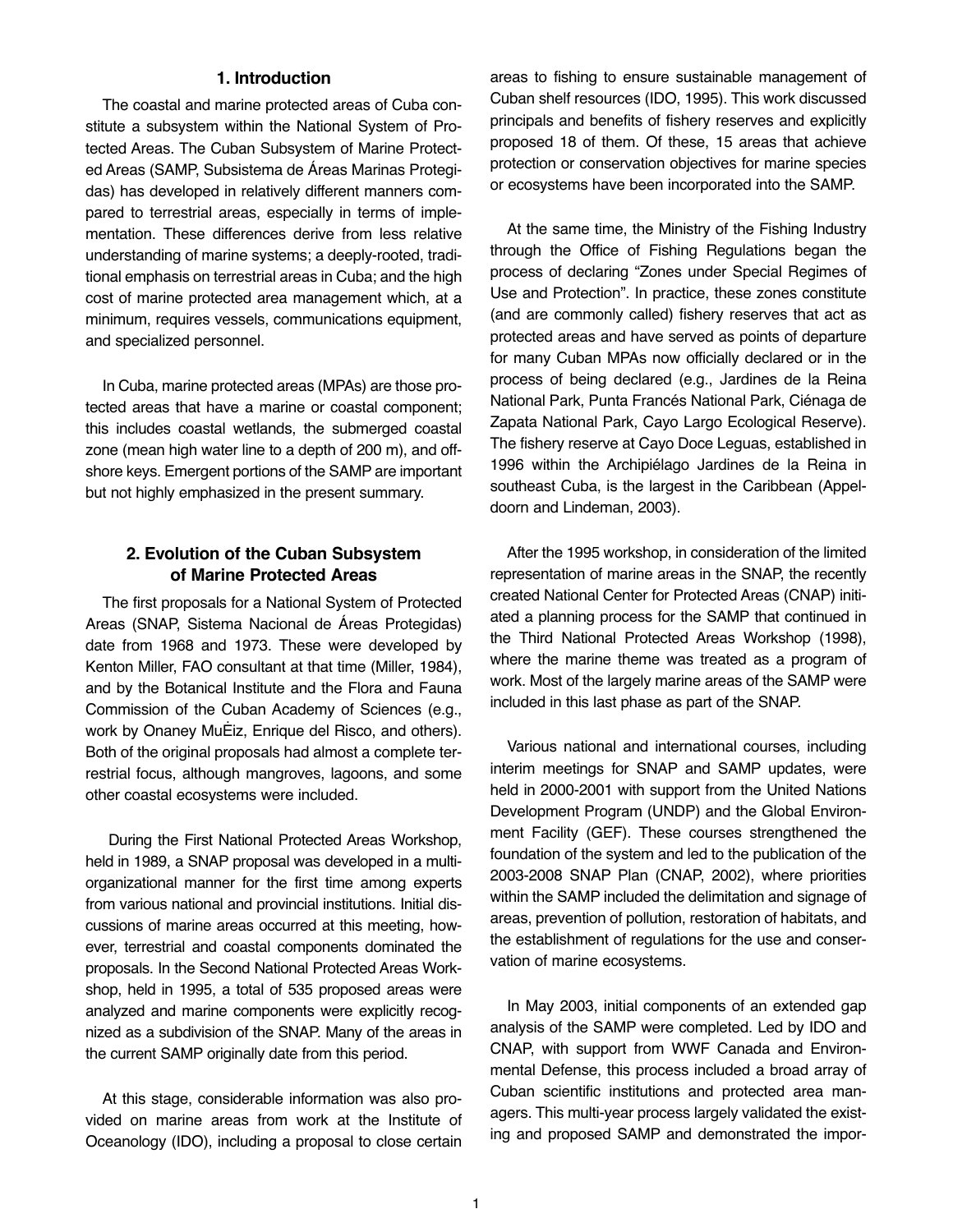tance of using ecoregional planning, cross-shelf habitat classification, geographic information systems, remote sensing, digital cartography, spawning aggregation siting, and decision support systems (Sala et al., 2002; Airamé et al. 2003; Leslie et al., 2003; Roberts et al. 2003) in the design and management of MPAs in Cuba (methods and results will be published separately).

#### **3. Legal Framework**

The legal framework used for the Cuban SAMP is similar to the terrestrial system; there are no legal differences between the two systems. The two principal tools include Environmental Law 81, Cuba's framework law for environmental management, and Decree Law 201 for the National System of Protected Areas. Law 81, adopted in 1997, defines the SNAP as an integrated marine-terrestrial system and establishes its objectives and basic principals. Decree Law 201, adopted in 1999, is the primary legal document for the SNAP. It contains formally defined protected area categories (equally valid for land or sea); administrative formulations; mechanisms for proposals and approvals, and guidance for participatory area planning (Appendix 1).

The first group of MPAs was formally declared through Agreement 4262 in 2001 by the Executive Committee of the Council of Ministers (CECM). This Agreement codified a total of 32 protected areas, of which 18 include marine surface waters. Another three MPAs have been declared through other legal instruments not specifically dedicated to protected areas (Appendix 2). A second group of 23 protected areas, where the marine component was one of the most important elements for selection, is currently in its final phase of approval by the CECM; 12 of these are considered to be very important marine areas.

Other legal instruments, many of which are currently in use (such as methodology guides), are in final processes of approval. Instruments related directly or indirectly to the SAMP include portions of the SNAP 2003-2008 Plan, methodologies for the preparation of Management Plans, Operational Plans, and environmental regulations for diving zones and other areas.

#### **4. Management and Planning Principles for the Cuban SAMP**

General principles can guide the planning, selection, design and management of terrestrial and marine protected areas (including the establishment of objectives, categories, planning stages, etc.) (Estrada and Perera, 1998; Kelleher, 1999; PNUMA-PAC, 2000). Important marine and terrestrial contrasts that have influenced the early stages of the selection and design of Cuban MPAs include:

- Less relative knowledge compared to terrestrial areas.
- Implementation requires a larger investment.
- The ocean is a public resource.
- Rather than isolation, access is widespread. "Inaccessible places" rarely exist, except in extensive coastal wetlands.
- Low levels of endemism often exist in marine areas (in comparison with terrestrial systems on large islands such as Cuba).
- Use of resources is common within MPAs, yet users often assume significant habitat impacts do not result from their activities.
- Fundamental design principals include conservation biology, metapopulation biology, and landscape ecology, but fishery biology is also extremely important.
- Connectivity and three-dimensional parameters such as depth, currents, and other abiotic factors are also important.

In Cuba, the existence of well-conserved coral formations has been used as a principal guide to establish the more rigorous conservation areas (e.g., IUCN Categories I-IV). Sites critical to significant populations of important species have also been emphasized from both conservation and economic perspectives. Other important elements taken into account include uncommon features such as blue holes and banks off the shelf. In designing boundaries, different ecosystems were often included in order to integrate landscape ecology concepts, with an emphasis on large and well-defined protected areas. It should be noted that on numerous occasions, based on the above ecosystem principles, the origin of specific MPAs was in part based on the extension of existing or proposed terrestrial areas towards the sea.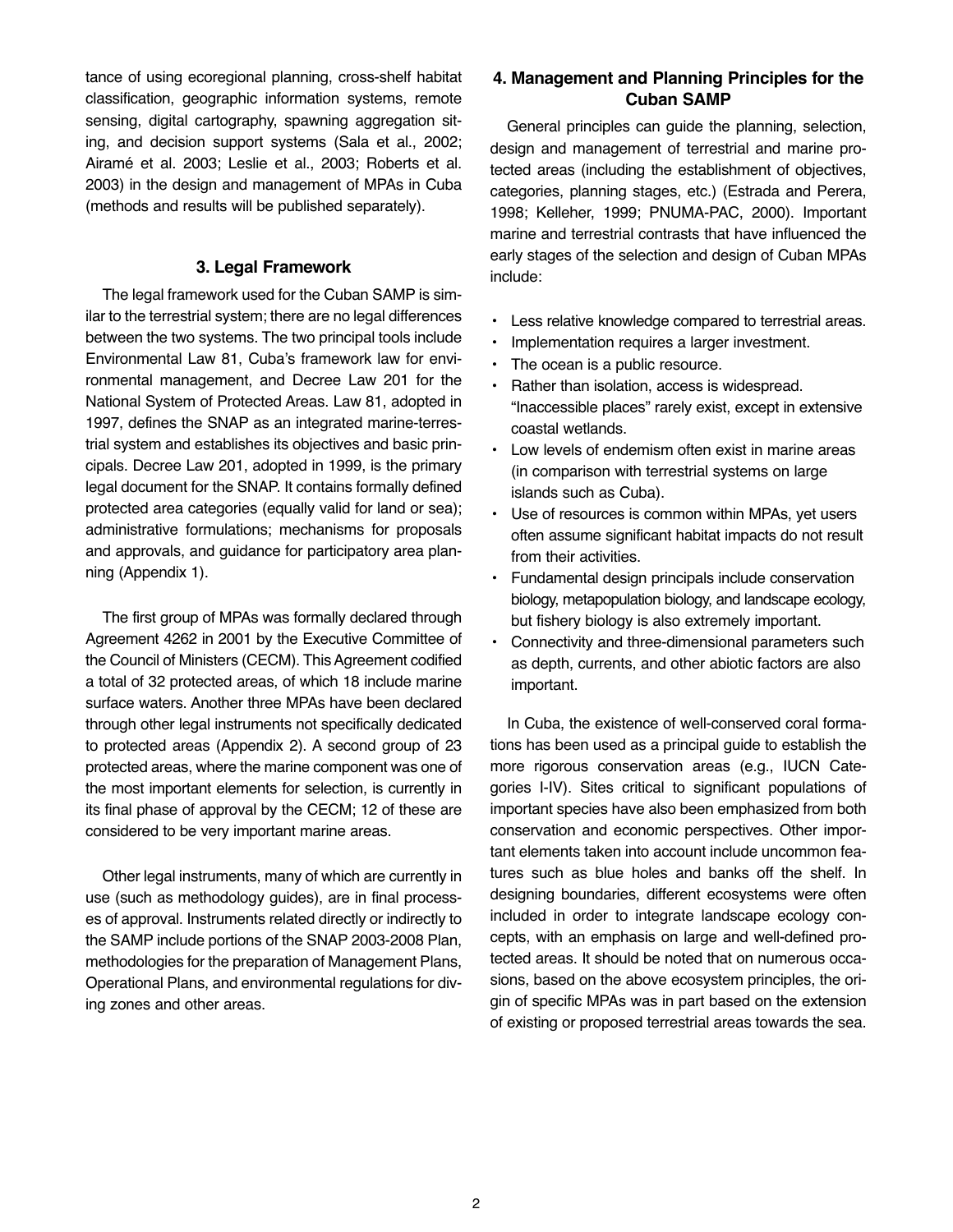#### **4.1. Zoning**

MPA zoning differs in numerous ways from the zoning of terrestrial protected areas. Zoning approaches in Cuba, established by K. Miller, recognize important differences for marine areas. The concept of public use is intrinsic to the entire area and to socioeconomic use (Miller's "socioeconomic zone"). This also extends to the ocean, including uses typical of Miller's non-consumptive "public use zones" and consumptive "zones of socioeconomic use". These zones are not clearly distinguished in many MPAs but are represented by a combination of zones that include basic types, gradients, and restrictions on the intensive use of resources. In particular, this includes uses such as fishing (recreational, commercial, traditional, catch and release, trawling, etc.), diving, snorkeling, water sports, and swimming areas.

Given the differing challenges in the case of marine areas, some types of zones can overlap and can include temporal zones with specific prohibitions and restrictions. In addition, as part of the concept of zoning, conservation zones, core zones, "no take" areas, or marine reserves are important areas where conservation restrictions on traditional extractive activities are strong, and only scientific and non-consumptive activities are permitted.

Zoning helps to partially resolve the old and continuing SLOSS debate (Single Large or Several Small protected areas) and other similar issues. In many cases, a combination of relatively large areas of differing categories can be established (e.g., IUCN categories II to VI). Another option is to establish zones that correspond to no fishing zones or conservation zones (for IUCN categories II to IV), or individual protected areas within IUCN categories V to VI.

#### **4.2 Integrating Networks and Connectivity**

The theoretical conceptualization of the SAMP also requires recognition of complex macro-scale issues. These include the interconnections between terrestrial and marine ecosystems (commonly viewed in terms of watersheds and wetlands) and issues specific to purely marine habitats. Consideration is being given to connectivity between marine populations and the potential to build a network of interconnected MPAs through knowledge of oceanographic processes, larval dispersal, and spawning aggregations (Claro and Lindeman, 2003). These and additional issues, such as resilience in the face of climate change, are being considered within several components of SAMP design in order to produce the most robust system feasible.

#### **5. Conservation Goals**

In the national protected area plan (CNAP, 2002), the following goals are established for the Cuban SAMP:

- Represent at least 15% of the Cuban insular shelf.
- Represent at least 25% of the coral reef areas.
- Represent at least 25% of each subtype of wetland for each wetland region.

In the process of completing a gap analysis of the SAMP, several goals have been organized and refined into the following groups:

- Protect outstanding land- and sea-scapes, and representative samples of marine-coastal biodiversity.
- Contribute to the sustainable management of fisheries.
- Represent the most outstanding geographical features of the marine-coastal zone of Cuba, as well as historical and cultural values.

#### **6. Current Status of the Cuban SAMP**

Twenty-one coastal and marine protected areas have already been legally declared with thirteen more in the final approval process by the CECM. There are a total of 108 proposed marine protected areas in the 2003-2008 SNAP plan (CNAP, 2002). Of these areas, 85 contain marine surface waters, representing 21.9% of the Cuban insular shelf (Table 1). Forty-four of these, representing approximately 20.2% of the shelf, are considered to have national significance due to their marine biodiversity value. The remaining 32 are of local significance and represent 1.7% of the shelf. Of the 21 currently approved marine protected areas, 18 contain marine surface waters (10 with national and 8 with local significance, together representing 3.5% of the Cuban shelf) and 3 are emergent coastal areas. Of the 13 MPAs in the final approval process, 12 contain marine surface waters (11 with national and 1 with local significance, representing 7.1% of the insular shelf), with some areas also including waters off the shelf (68,610 ha) (Table 1).

Of the 34 total areas that are approved or are in the final approval process, 30 of these contain marine surface waters that represent 10.5% of the Cuban insular shelf. This figure represents 56.61% of the proposed extent of the SAMP (without considering one specific cat-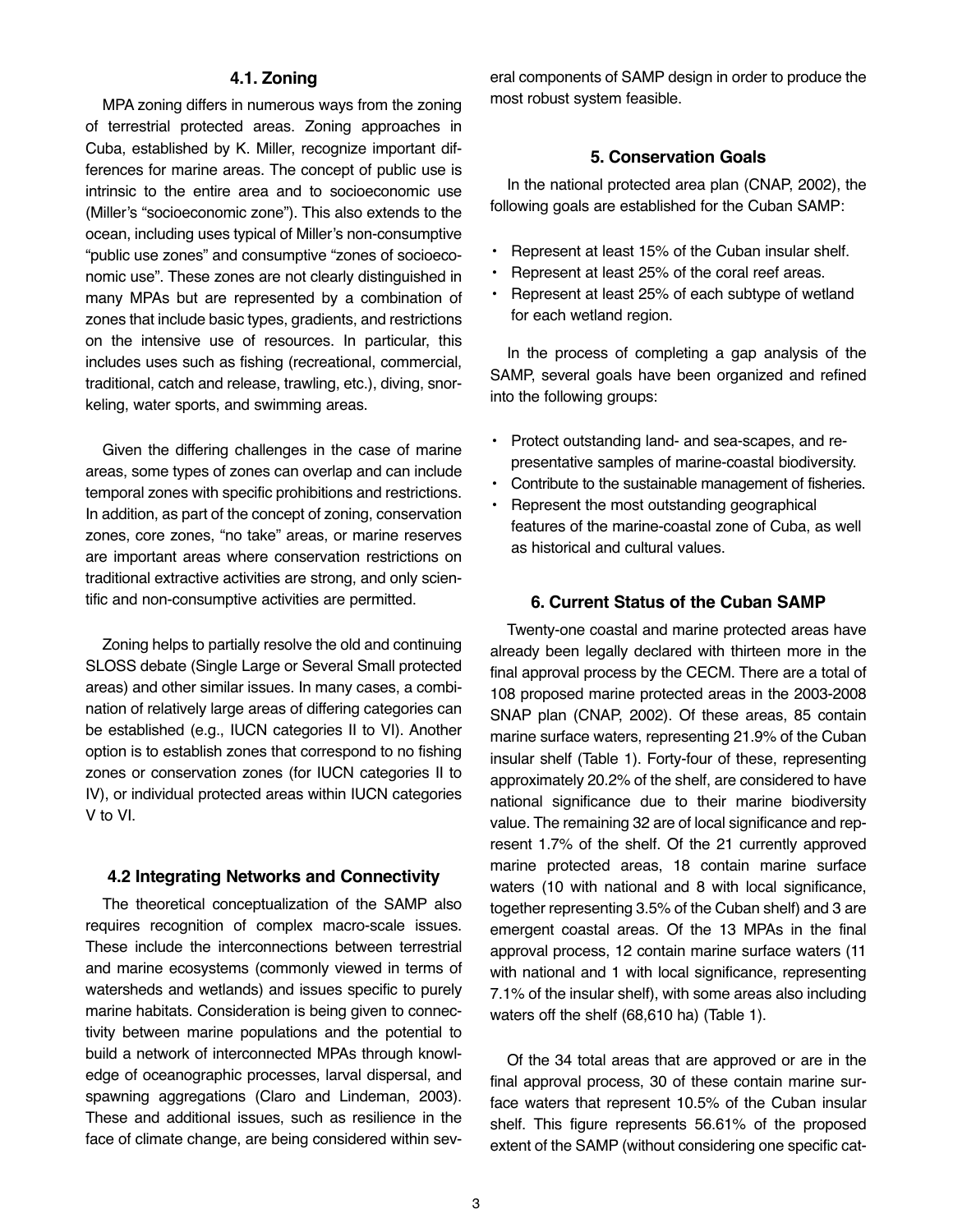













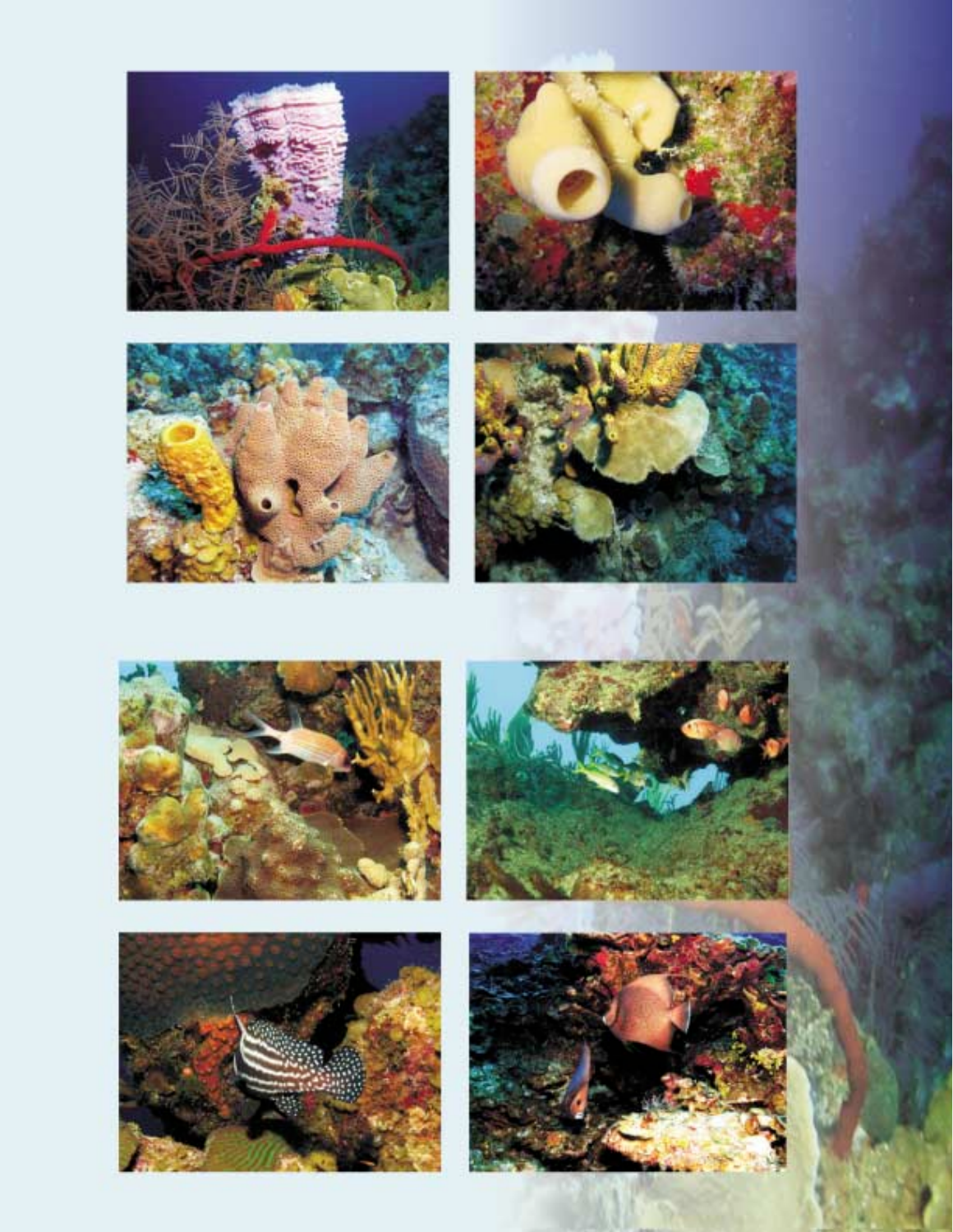## **CUBAN NATIONAL SUBSYSTEM OF MARINE**



### **LEGEND**

- **Proposed Marine Protected Areas**
- **Approved Marine Protected Areas**
- **Marine Areas in Process of Approval**
- **Biosphere Reserves**  $\Box$
- **World Heritage Sites P**
- **RAMSAR Sites R**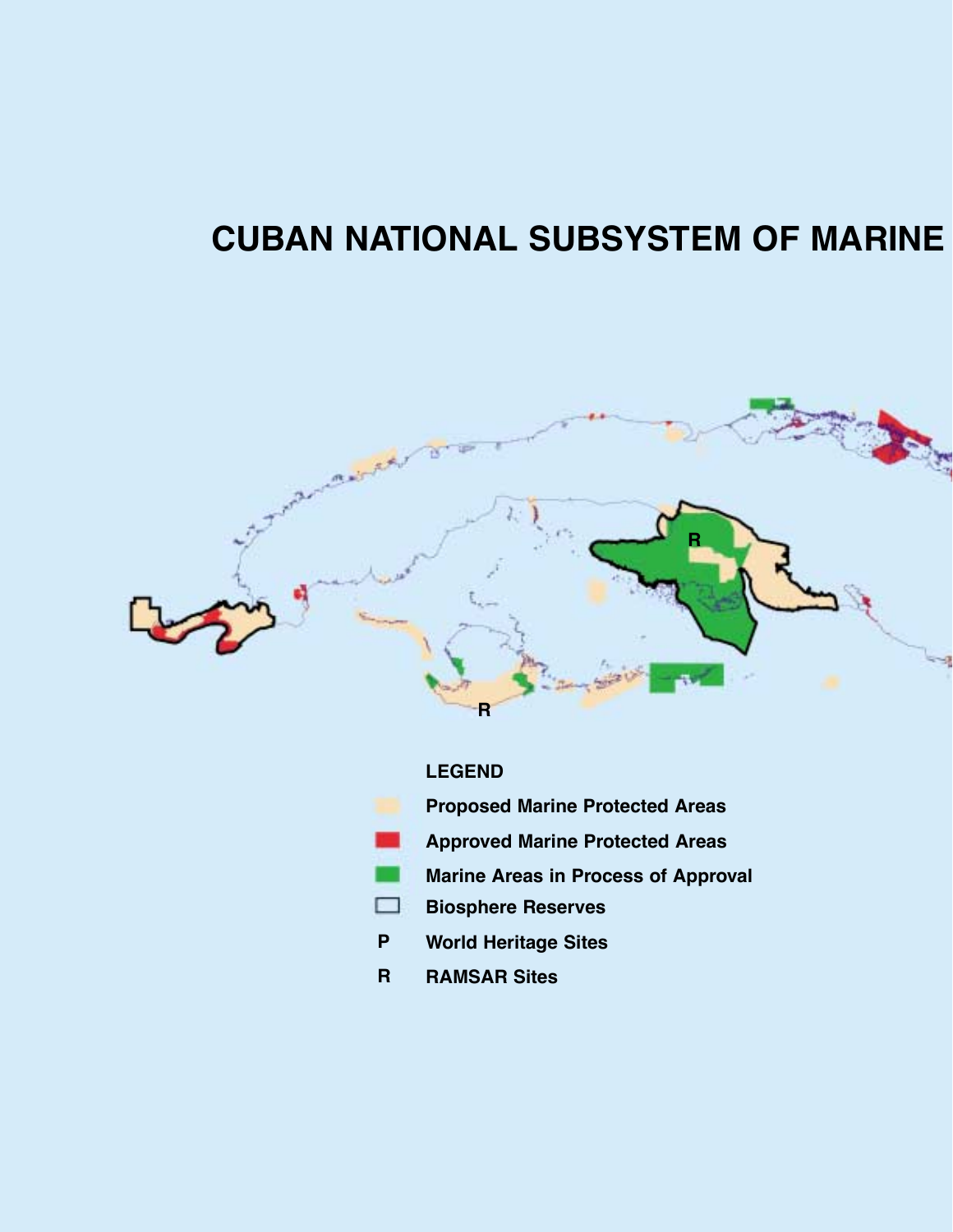## **PROTECTED AREAS**

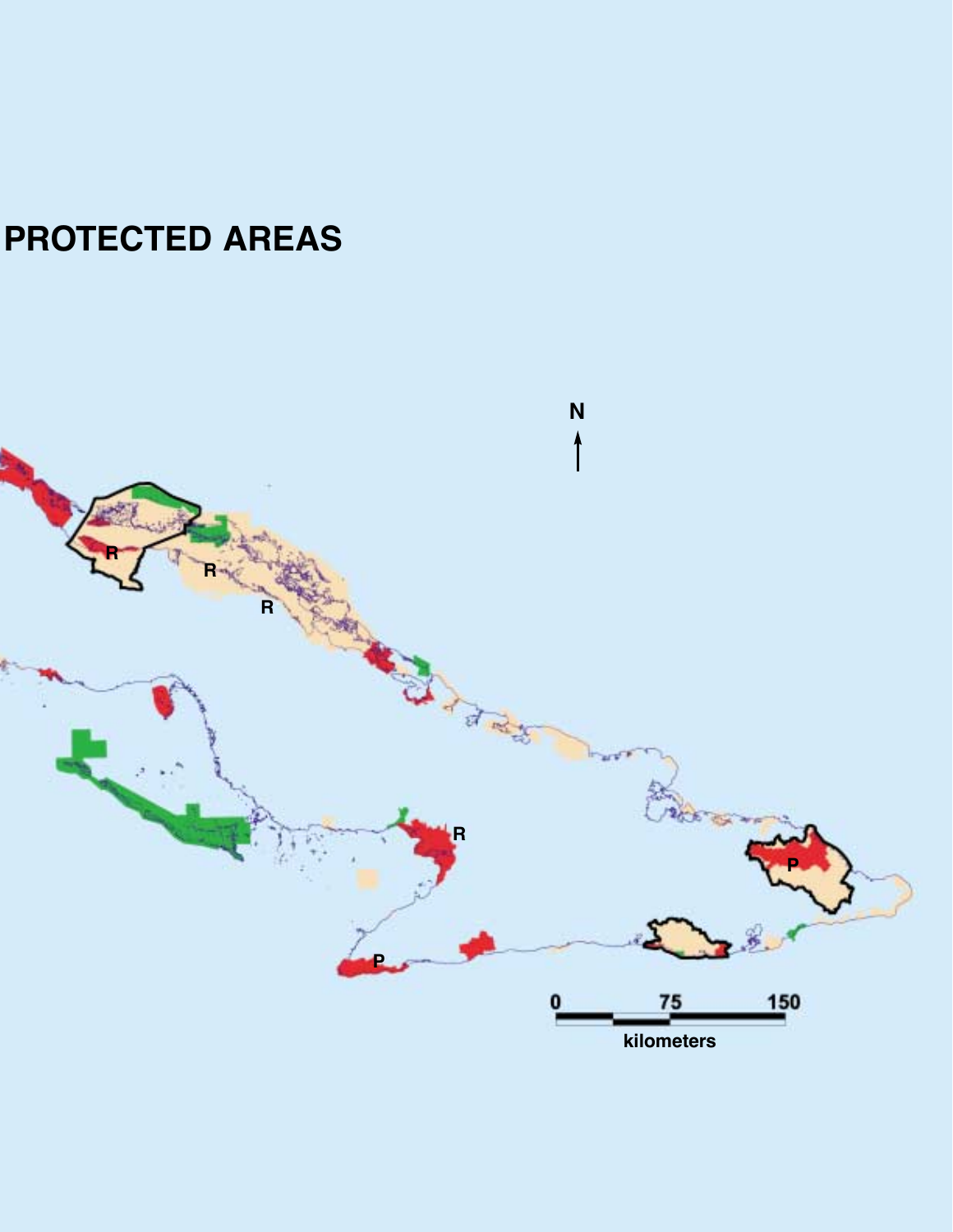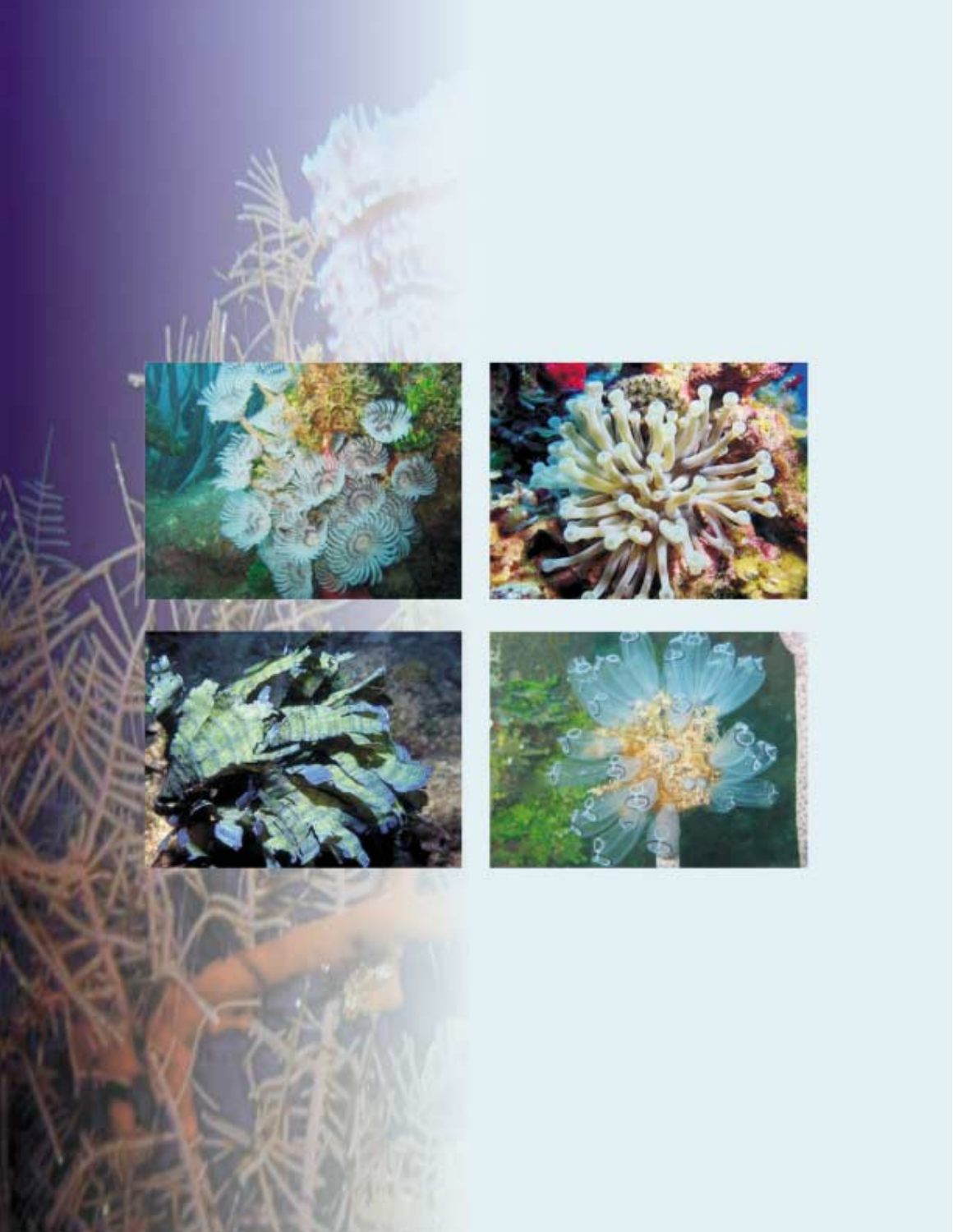egory of protected areas – the APRMs, Appendix 1 and Table 1). Within this group, it is worth highlighting the biodiversity value, size, and importance of the Jardines de la Reina (Gardens of the Queen) National Park and the Ciénaga de Zapata (Zapata Wetlands) National Park, two of the most important MPAs in Cuba. Other very important marine and coastal national parks include Punta Francés, Guanahacabibes, and Caimanes. Important Faunal Refuges include Lanzanillo-Pajonal-Fragoso, Cayos Las Picúas-Cayos del Cristo, Río Máximo and Delta del Cauto.

None of these marine areas are yet comprehensively managed, although many are supported through international projects (WWF Canada, GEF, PNUD, Havana-Ecópolis, HIVOS, Environmental Defense, and others), which make it possible to conduct basic management tasks (construction of management plans, personnel for basic enforcement and control of public use). However, adequate means still do not exist for thorough marine enforcement, research, or monitoring.

The majority of the remaining proposed areas currently exist only on paper. Many of these, especially those six areas that are almost totally marine and are located relatively far from the coast, do not yet have clearly defined limits.

A special protected area classification, related to IUCN category VI, is the Special Regions of Sustainable Development (REDS) category. This type of protected area contains extensive areas of high economic and conservation interest. It includes the two largest archipelagos in Cuba (Sabana-Camaguey and Canarreos) and Ciénaga de Zapata (the largest wetland in the insular Caribbean) which was approved as a REDS on January 23, 1995 under Decree-Law 197.

To optimize organizational interactions, a process is underway to establish a SNAP Coordination Board. This is a collaborative organ that is directed by CNAP and includes the six most important decision-making institutions of the SNAP (CNAP, Fishery Regulations Office, State Forestry Service, National Enterprise for Flora and Fauna, Corps of Forest Wardens, and Directorate of the Environment). The approval and planning of protected areas occurs through a participative process, including federal and provincial agencies, local communities, and relevant socio-economic groups (e.g., fishermen) through formal and informal meetings, negotiations, planning workshops, conflict resolution, and education.

#### **7.The Cuban SAMP in an International Context**

Two of the World Natural Heritage Sites declared in Cuba by UNESCO have marine components that were not previously considered important for WHS declarations. These sites are the Desembarco del Granma National Park (declared in 1999) and the Alejandro de Humboldt National Park (declared in 2001).

In 2001, Cuba joined the Convention on Wetlands of International Importance, commonly referred to as the Ramsar Convention. The first Ramsar site to be declared in Cuba was the Ciénaga de Zapata due to its classification as the largest and best conserved wetland in the insular Caribbean. In 2002, five new areas were incorporated: Rio Máximo Faunal Refuge, Delta de Cauto Faunal Refuge, Gran Humedal del Norte de Ciego de Avila, Ciénaga de Lanier y Sur de la Isla de Juventud, and Humedal Buenavista, all of which represent important components of the SAMP.

Of the six Biosphere Reserves declared in Cuba, five include marine or coastal areas. Three of these include marine-coastal ecosystems of very high importance: Ciénaga de Zapata, Buenavista, and Guanahacabibes. The other two marine-associated Biosphere Reserves are Cuchillas del Toa and Baconao.

#### **8. Future Activities**

A number of projects are underway to improve the Cuban SAMP, including:

- a) The multi-year marine gap analysis is near completion, including ecoregional planning, comprehensive datalayer assembly, and decision support modeling. To date, this process has validated the existing and proposed SAMP coverage and established a number of recommendations which will allow new areas to be identified and existing areas to be improved by refining boundaries, zoning, areas of coverage, and management priorities.
- b) A proposal is underway for the inclusion of Ciénaga de Zapata National Park and the Coral Reef System of the Cuban Caribbean (SACC) as World Natural Heritage Sites. The SACC will consist of 11 MPAs that are approved, in the process of approval, or proposed. At a UNESCO MPA forum in Vietnam in March 2002, experts supported the preliminary proposal for these areas to be declared a World Heritage Site. Cuba offi-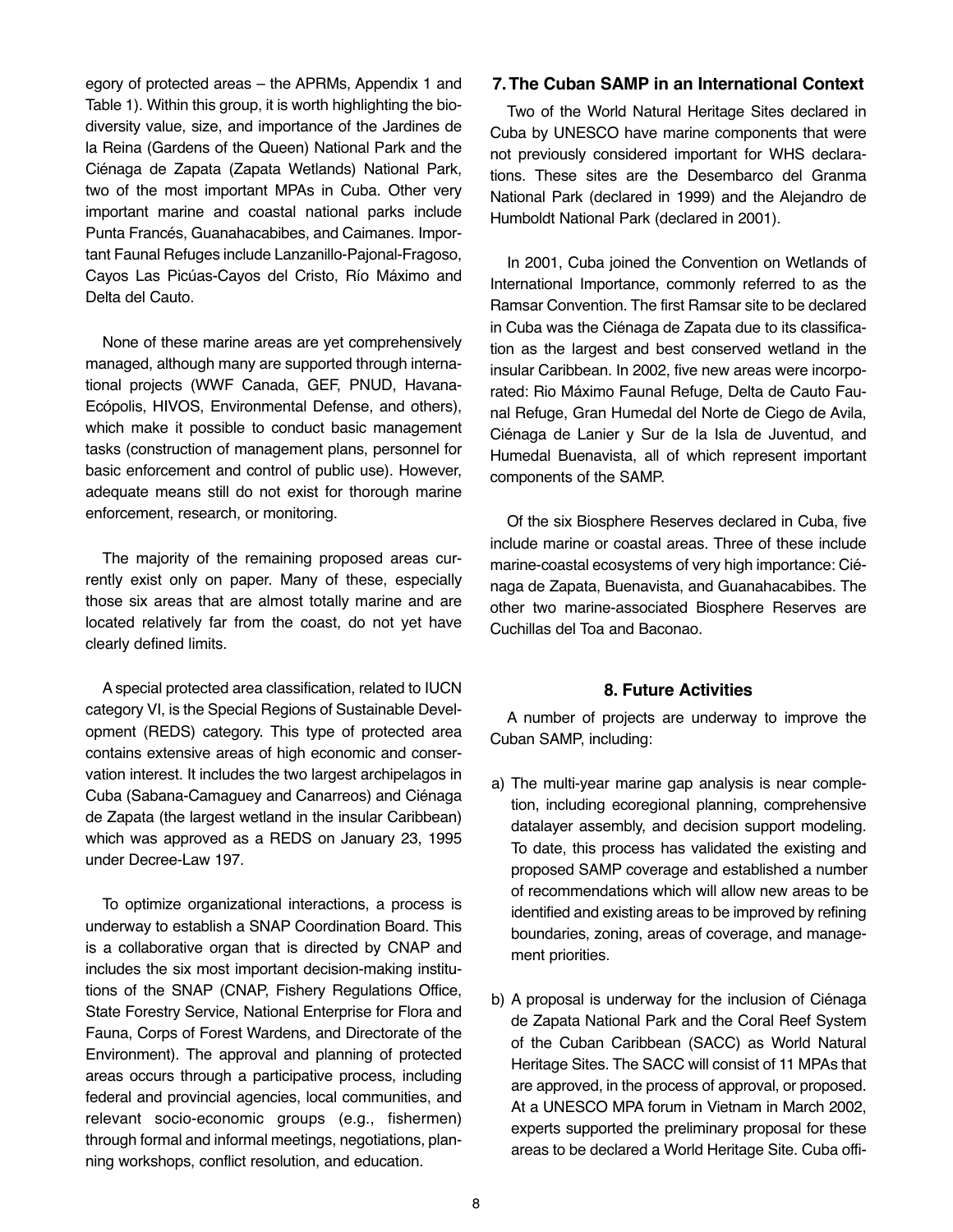cially presented the proposal to UNESCO in early 2003 to include in the tentative list of World Natural Heritage Sites, a key step needed for official proposal and approval as a World Heritage Site.

- c) Work to apply a bioregional focus to the protected area system has been completed, including the possible declaration of new Biosphere Reserves and Ramsar sites.
- d) Plans are now being evaluated for new protected areas beyond the insular shelf to protect offshore waters within the Exclusive Economic Zone. Until now, such plans have only focused on protected areas within shallow submerged banks that are relatively close to the insular shelf.
- e) Within the SNAP plan, a search for international funding is a high priority to assist efforts to best plan and implement Cuban marine protected areas give the high costs of development and management.

#### **Appendix 1. Management Categories**

In Cuba, Article 5 of Decree Law No. 201/99 for the National System of Protected Areas establishes eight management categories, similar for both terrestrial and marine areas:

- 1) Natural Reserve (RN, Cat. I IUCN)
- 2) National Park (PN, Cat. II IUCN)
- 3) Ecological Reserve (RE, Cat. II IUCN)
- 4) Outstanding Natural Element (END, Cat. III IUCN)
- 5) Managed Floral Reserve (RFM, Cat. IV IUCN)
- 6) Faunal Refuge (RF, Cat. IV IUCN)
- 7) Protected Natural Landscape (PNP, Cat. V IUCN)
- 8) Protected Area for Managed Resources (APRM, Cat. VI IUCN)

In Article 3 of Decree Law 201, the following levels of classification were established:

- Protected Areas of National Significance (APSN): because of their importance in terms of conservation, uniqueness, complexity, representation, or other out standing elements, these areas are considered of international, regional or national importance and constitute the fundamental nucleus of SNAP.
- Protected Areas of Local Significance (APSL): because of their size, frequency, or level of conservation, these areas are not classified as having national significance.

• Special Regions of Sustainable Development (REDS): large regions with sensitive ecosystems of economic and social importance; these areas require national attention and coordination in order to achieve conservation and sustainable development.

#### **Appendix 2. Marine and coastal protected areas approved by Agreement 4262/2001, Executive Committee of the Council of Ministers.**

National Parks (Province):

- Caguanes (Sancti Spiritus)
- Guanahacabibes (Pinar del Río)
- Desembarco del Granma (Granma)
- Alejandro de Humboldt (Guantánamo y Holguín)
- Turquino (Santiago y Granma)

Ecological Reserves:

- Hatibonico (Guantánamo)
- Siboney Justicí (Santiago de Cuba)

#### Managed Floral Reserve:

• San Ubaldo – Sabanalamar (Pinar del Río)

#### Faunal Refuges:

- Lanzanillo Pajonal Fragoso (Villa Clara)
- Delta del Cauto (Granma y Las Tunas)
- Río Máximo (Camagüey)
- Cayos de Ana María (Ciego de Ávila)
- Las Picúas Cayo del Cristo (Villa Clara)
- Guanaroca Gavilanes (Cienfuegos)
- Las Loras (Villa Clara)
- Cinco Leguas (Matanzas)
- Tunas de Zaza (Sancti Spiritus)
- Cayo Ballenato y manglares de la Bahía de Nuevitas (Camagüey)

Three other MPAs have been declared by other legal instruments:

Ecological Reserve:

• Bacunayagua (Matanzas)

#### Faunal Refuge:

• Laguna del Cobre – Itabo (C. Habana)

#### Protected Natural Landscape

• Rincón de Guanabo (C. Habana)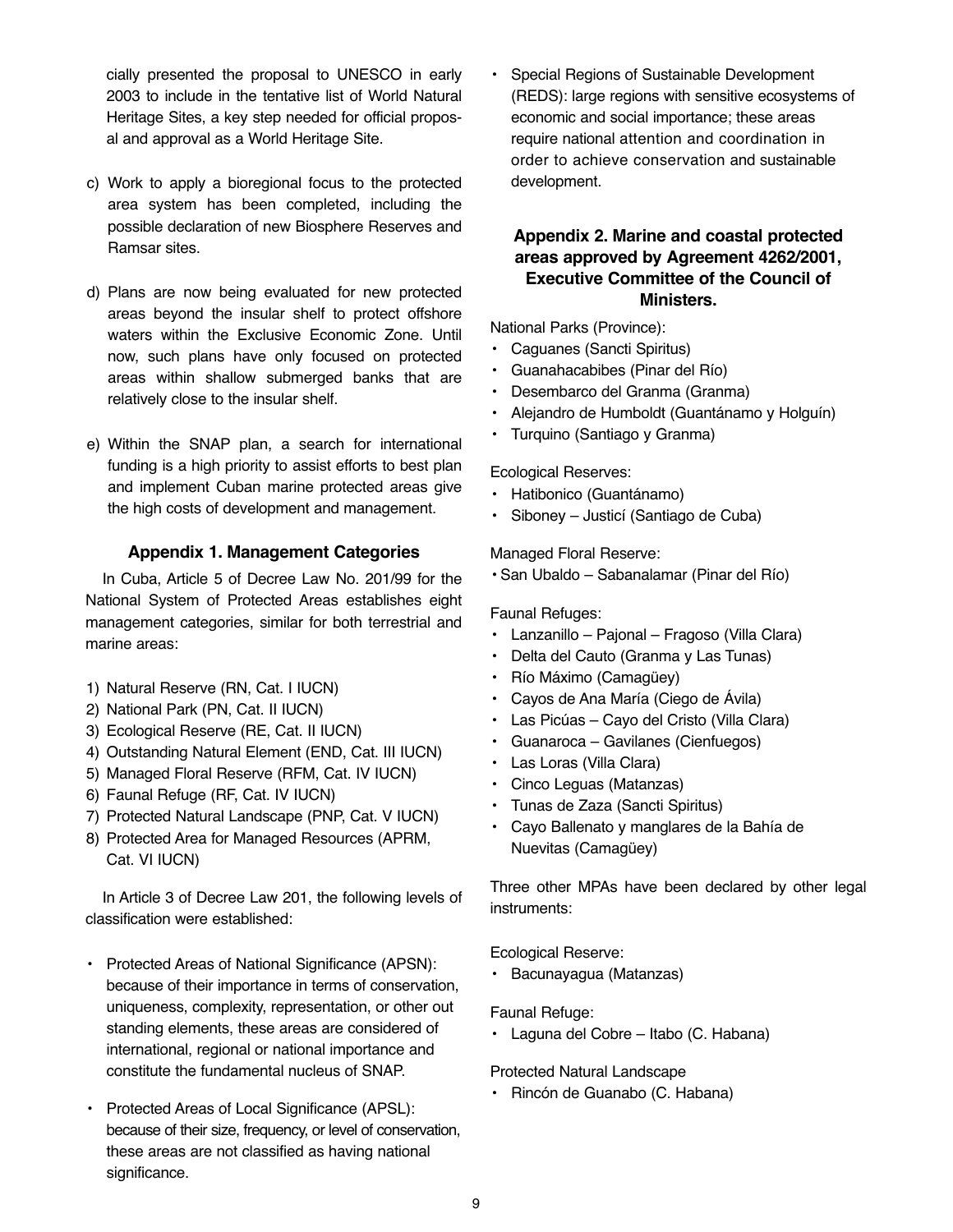|                                                                                            | <b>All Protected Areas</b> |                                 | <b>Protected Areas of</b><br><b>National Significance</b><br>Only |                                 | <b>Protected Areas of</b><br><b>Local Significance Only</b> |                                 | <b>Total Area</b>                    |                                                |
|--------------------------------------------------------------------------------------------|----------------------------|---------------------------------|-------------------------------------------------------------------|---------------------------------|-------------------------------------------------------------|---------------------------------|--------------------------------------|------------------------------------------------|
|                                                                                            | <b>Number</b>              | Area on<br><b>Insular Shelf</b> | Number                                                            | Area on<br><b>Insular Shelf</b> | <b>Number</b>                                               | Area on<br><b>Insular Shelf</b> | Area off the<br><b>Insular Shelf</b> | <b>Total Insular Shelf</b><br>+ Off-shelf Area |
| Approved MPAs                                                                              | 18                         | 198,934 ha<br>$3.5 \%$          | 10                                                                | 189,705 ha<br>3.3%              | 8                                                           | 9,229 ha<br>0.16%               | 7,095 ha                             | 206,6029 ha                                    |
| MPAs in the Process of<br>Approval                                                         | 12                         | 404,673 ha<br>7.1%              | 11                                                                | 404,423 ha<br>$7.1\%$           | 1                                                           | $250$ ha<br>$0\%$               | 68,610 ha                            | 473,283 ha                                     |
| Subtotal: Approved<br>MPAs and MPAs in the<br>Process of Approval                          | 30                         | 603,607 ha<br>10.5%             | 21                                                                | 594,128 ha<br>10.42%            | 9                                                           | 9,479 ha<br>0.17%               | 75,705 ha                            | 679,312 ha                                     |
| Proposed MPAs (Without<br>$APRM$ + Approved<br>MPAs and MPAs in the<br>Process of Approval | 75                         | 796,311 ha<br>14.0%             | 37                                                                | 699,762 ha<br>12.3%             | 29                                                          | 96,549 ha<br>1.7%               | 115,309 ha                           | 911,620 ha                                     |
| Proposed MPAs (With<br>$APRM$ + Approved<br>MPAs and MPAs in the<br>Process of Approval    | 85                         | 1 249,971 ha<br>21.9%           | 44                                                                | 1 151,362 ha<br>20.2%           | 32                                                          | 98,609 ha<br>1.7%               | 217,871 ha                           | 1,467,842 ha                                   |

#### **Table 1. National Subsystem of Marine Protected Areas in Cuba<sup>1</sup> .**

 $1$  Emergent coastal protected areas not containing marine waters are not included. Due to the integration of marine and coastal ecosystems within the Cuban SAMP, there are 108 MPAs in total (85 with marine surface waters <sup>+</sup> 23 with emergen<sup>t</sup> coastal areas; the latter are not included in this table). All table entries are current as of March 2004. Areas were calculated by spherical method using Mapinfo 6.5 GIS, based on suitable digital cartography (protected areas) and GEOCUBA cartographic base (1:250,000 for Cuba). Areal extent: Cuba = 11,000,000 ha. Insular shelf = 5,700,000 ha (to the 200 m isobath).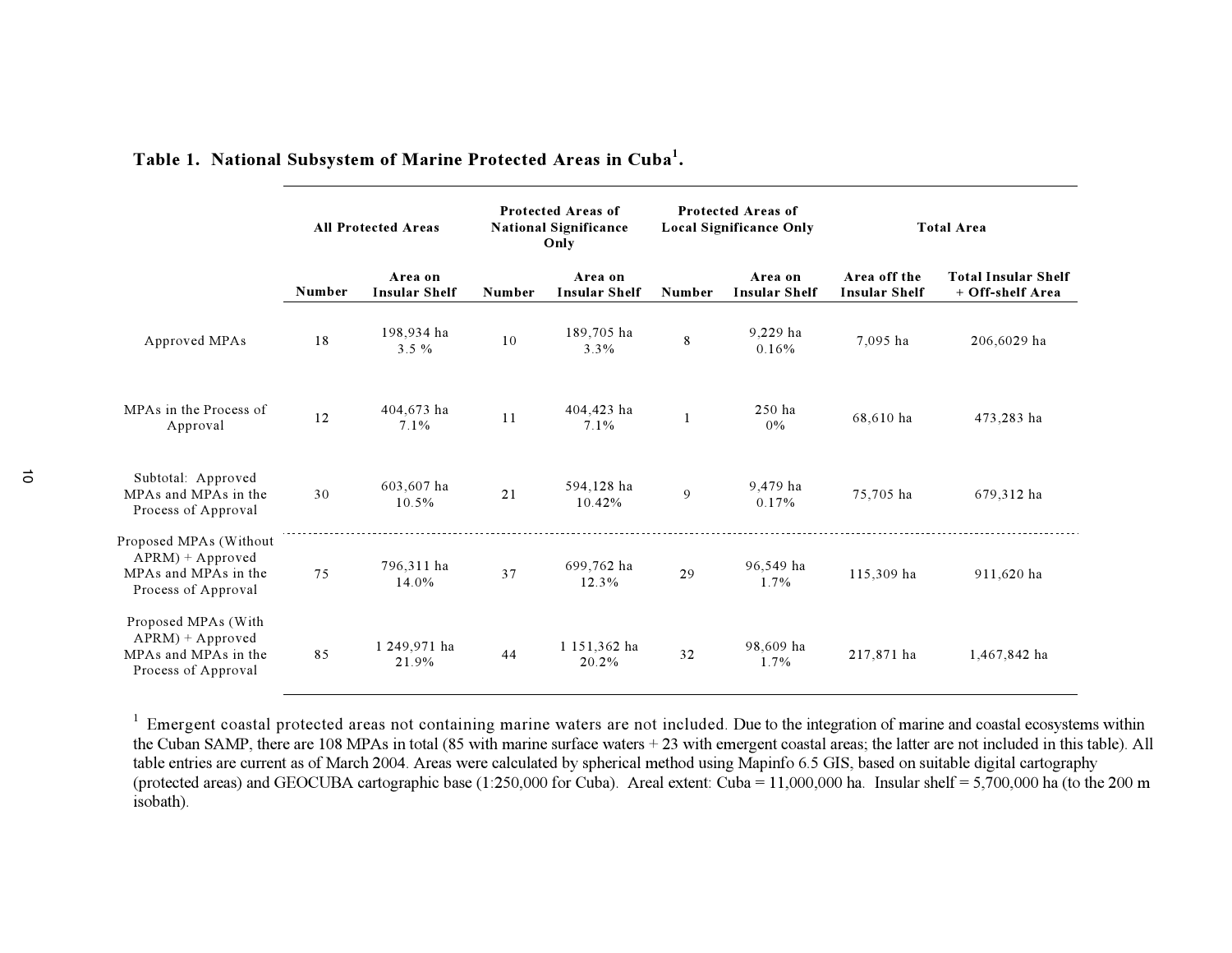#### **Literature Cited**

- Asamblea Nacional del Poder Popular. (11 de Julio de 1997). *Ley No. 81 del Medio Ambiente*. Gaceta Oficial de la República de Cuba. Edición extraordinaria. Número 7. AĖo XCV.
- Airamé, S. et al (2003). *Applying ecological criteria to marine reserve design: a case study from California Channel Islands*. Ecological Applications. 13(1):475-510.
- Appeldoorn, R.S. and K.C. Lindeman. (2003). A Caribbean-wide survey of marine reserves: spatial coverage and attributes of effectiveness. Gulf and Caribbean Research 14(2):139-154.
- Bustamante, G. (2001). Potential World Natural Heritage Sites: filling critical gaps and promoting multi-site approaches to new nominations of tropical coastal, marine and small island ecosystems. UNESCO World Heritage Center, Paris.
- Centro Nacional de Áreas Protegidas. (2000). *Marco Legal. Sistema Nacional de Áreas Protegidas. Cuba. CNAP. AMA. CITMA*. 46 Pp.
- Centro Nacional de Áreas Protegidas (CNAP). (2002). *Sistema Nacional de Áreas Protegidas, Cuba. Plan 2003-2008. CNAP. 202 pp*.
- Claro, R. and K.C. Lindeman. (2003). Spawning aggregation sites of snapper and grouper species (Lutjanidae and Serranidae) on the insular shelf of Cuba. Gulf and Caribbean Research 14(2):91-106.
- Comité Ejecutivo del Consejo de Ministros. (1 de febrero del 2001). *Acuerdo 4262. Declaración de Áreas Protegidas.*
- Consejo de Ministros. (24 de diciembre de 1999). *Decreto Ley No. 201 del Sistema Nacional de Áreas Protegidas. Gaceta Oficial de la República de Cuba. Número 84. Año XCVII. Pp. 1355 – 1363.*
- Estrada, R.E. and Perera, A. (1998). *Determining significance of protected areas in Cuba. Intern. Journ. Wilderness, 4(2):13-16.*
- Instituto de Oceanología (IDO). (1995). *Propuesta de áreas vedadas de pesca, para el manejo sostenible de los recursos de la plataforma cubana. Ministerio de Ciencia, Tecnología y Medio Ambiente, Habana, Cuba.*
- Kelleher, G. (1999). *Guidelines for marine protected areas. IUCN, Gland, Switzerland, and Cambridge, UK. 107 pp.*
- Leslie, H. et al. (2003). *Using siting algorithms in the design of marine reserve networks. Ecological Applications 13(1):185-198.*
- Miller, K. (1984). *Planificación de parques nacionales para el ecodesarrollo en latinoamérica. Fundación para la Ecología y la Protección del Medio Ambiente (FEPMA). 500 pp.*
- PNUMA -PAC. (2000). *Manual de capacitación en el manejo de areas marinas protegidas. Bayahibe. República Dominicana.. 63 Pp.*
- Roberts, C.M. et al. (2003). *Application of ecological criteria in selecting marine reserves and developing reserve networks*. Ecological Applications. 13(1):215-228.
- Roberts, C.M. et al. (2003). *Ecological criteria for evaluating candidate sites for marine reserves. Ecological Applications*. 13(1):199-214.
- Sala, E. et al. (2002). *A general model for designing networks of marine reserves. Science Vol 298. 6 December*:1991-1993.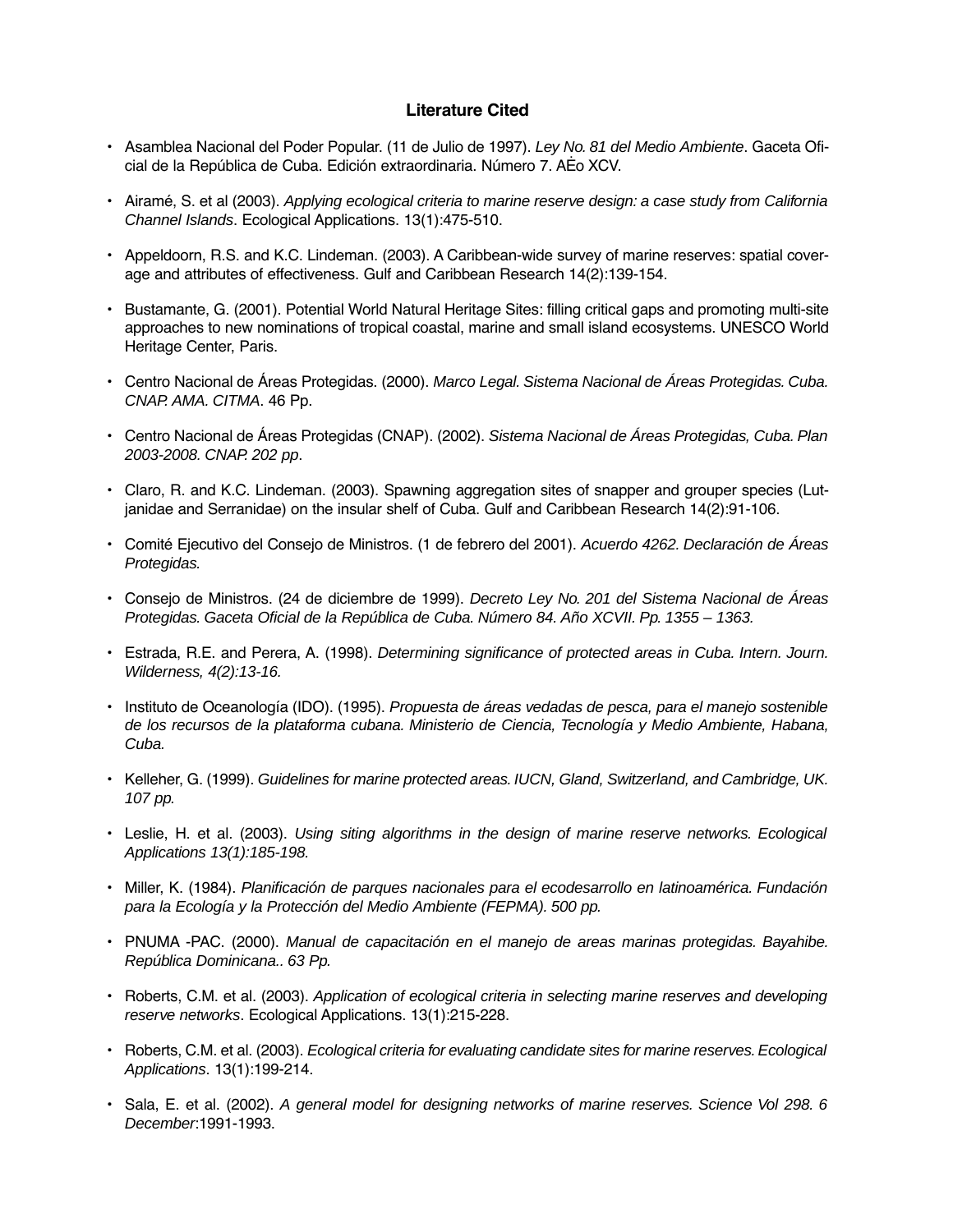